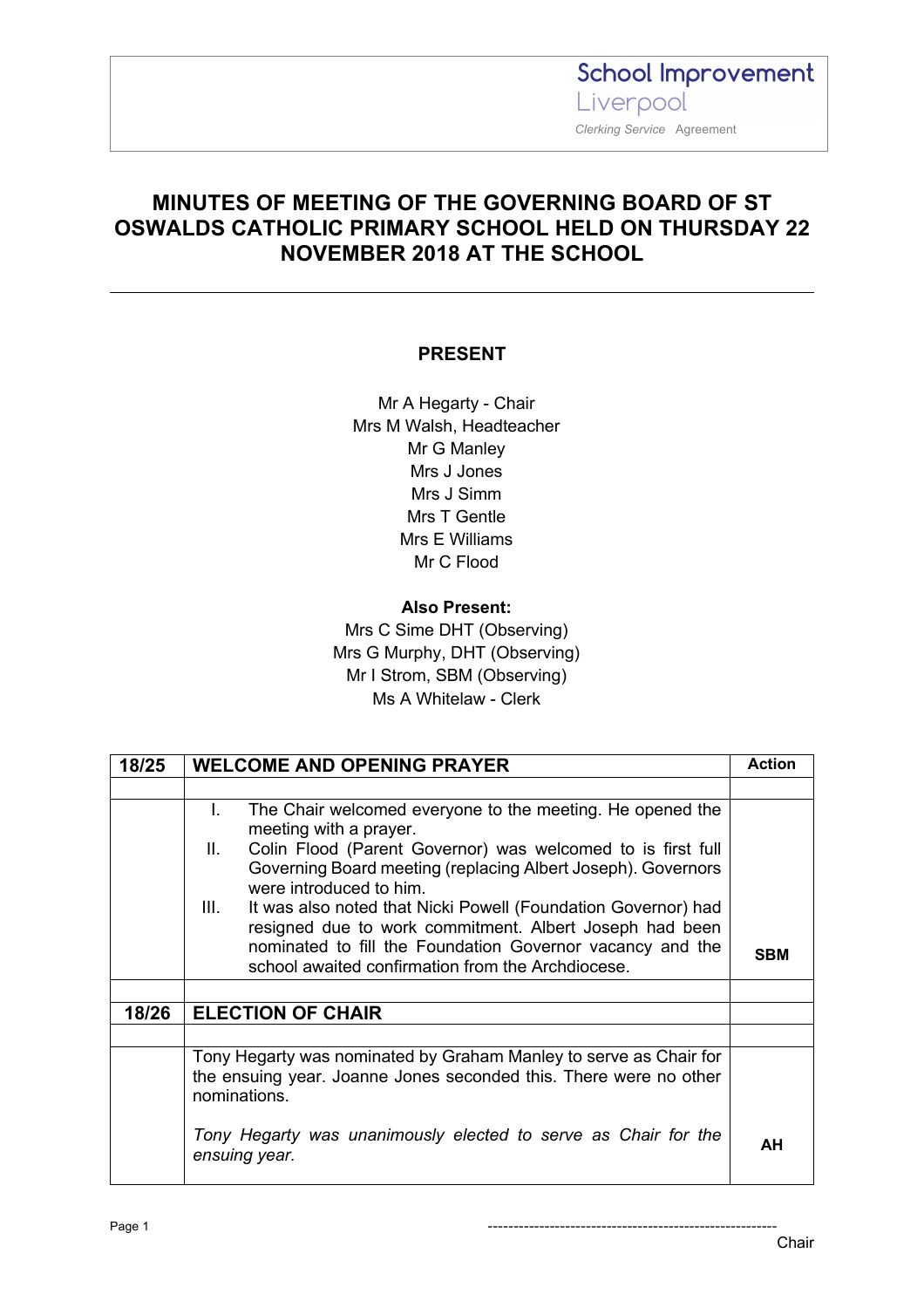*Clerking Service* Agreement

|       |                                                                              | <b>Action</b> |  |  |
|-------|------------------------------------------------------------------------------|---------------|--|--|
| 18/27 | <b>ELECTION OF VICE CHAIR</b>                                                |               |  |  |
|       |                                                                              |               |  |  |
|       | Ruth Hill was nominated by Tony Hegarty to serve as Vice Chair for           |               |  |  |
|       | the ensuing year. Joanne Jones seconded this. There were no other            |               |  |  |
|       | nominations.                                                                 |               |  |  |
|       |                                                                              |               |  |  |
|       | Ruth Hill was unanimously elected to serve as Vice Chair for the             |               |  |  |
|       | ensuing year.                                                                |               |  |  |
|       |                                                                              |               |  |  |
| 18/28 | <b>APOLOGIES FOR ABSENCE</b>                                                 |               |  |  |
|       |                                                                              |               |  |  |
|       | Apologies for absence were accepted from Ruth Hill (Vice Chair)              |               |  |  |
|       | and Albert Joseph.                                                           |               |  |  |
|       |                                                                              |               |  |  |
| 18/29 | <b>NOTICE OF ITEMS OF ANY OTHER BUSINESS</b>                                 |               |  |  |
|       |                                                                              |               |  |  |
|       | <b>Staffing Request (Headteacher)</b><br>L.                                  |               |  |  |
|       | <b>EYFS Funding Consultation (Headteacher)</b><br>Ш.                         |               |  |  |
|       |                                                                              |               |  |  |
| 18/30 | <b>DECLARATIONS OF PECUNIARY INTERESTS</b>                                   |               |  |  |
|       |                                                                              |               |  |  |
|       | The following declarations of pecuniary interests were declared<br>L.        |               |  |  |
|       | for this meeting: -                                                          |               |  |  |
|       | Claire Sime (Deputy Headteacher) – employed at the                           |               |  |  |
|       | school with family member employed at school.                                |               |  |  |
|       | Gill Murphy (Deputy Headteacher) - employed at the                           |               |  |  |
|       | school.                                                                      |               |  |  |
|       | Mary Walsh (Headteacher) employed at school with                             |               |  |  |
|       | family member employed at school.                                            |               |  |  |
|       | Tracy Gentle (Teacher) employed by the school.<br>$\bullet$                  |               |  |  |
|       |                                                                              |               |  |  |
| 18/31 | <b>LINK</b><br>&<br><b>GOVERNOR</b><br><b>COMMITTEE</b><br><b>MEMBERSHIP</b> |               |  |  |
|       | <b>APPOINTMENTS 2018/19</b>                                                  |               |  |  |
|       |                                                                              |               |  |  |
|       | The Governing Board reviewed and agreed that Committee                       |               |  |  |
|       | membership and Link Governor appointments 2018/19 as outlines                | All           |  |  |
|       | within appendix 1 to these minutes. It was agreed that the Committee         |               |  |  |
|       | membership would be reviewed as and when necessary throughout                |               |  |  |
|       | the year (new Governor appointments and resignations).                       |               |  |  |
|       |                                                                              |               |  |  |
|       | The Chair asked Governors to think about linking about to a subject          | All           |  |  |
|       | area/key stage to be agreed at the next full business meeting of the         |               |  |  |
|       | Governing Board.                                                             |               |  |  |
|       |                                                                              |               |  |  |
| 18/32 | PROTOCOL FOR GOVERNOR VISITS                                                 |               |  |  |
|       |                                                                              |               |  |  |

Page 2 --------------------------------------------------------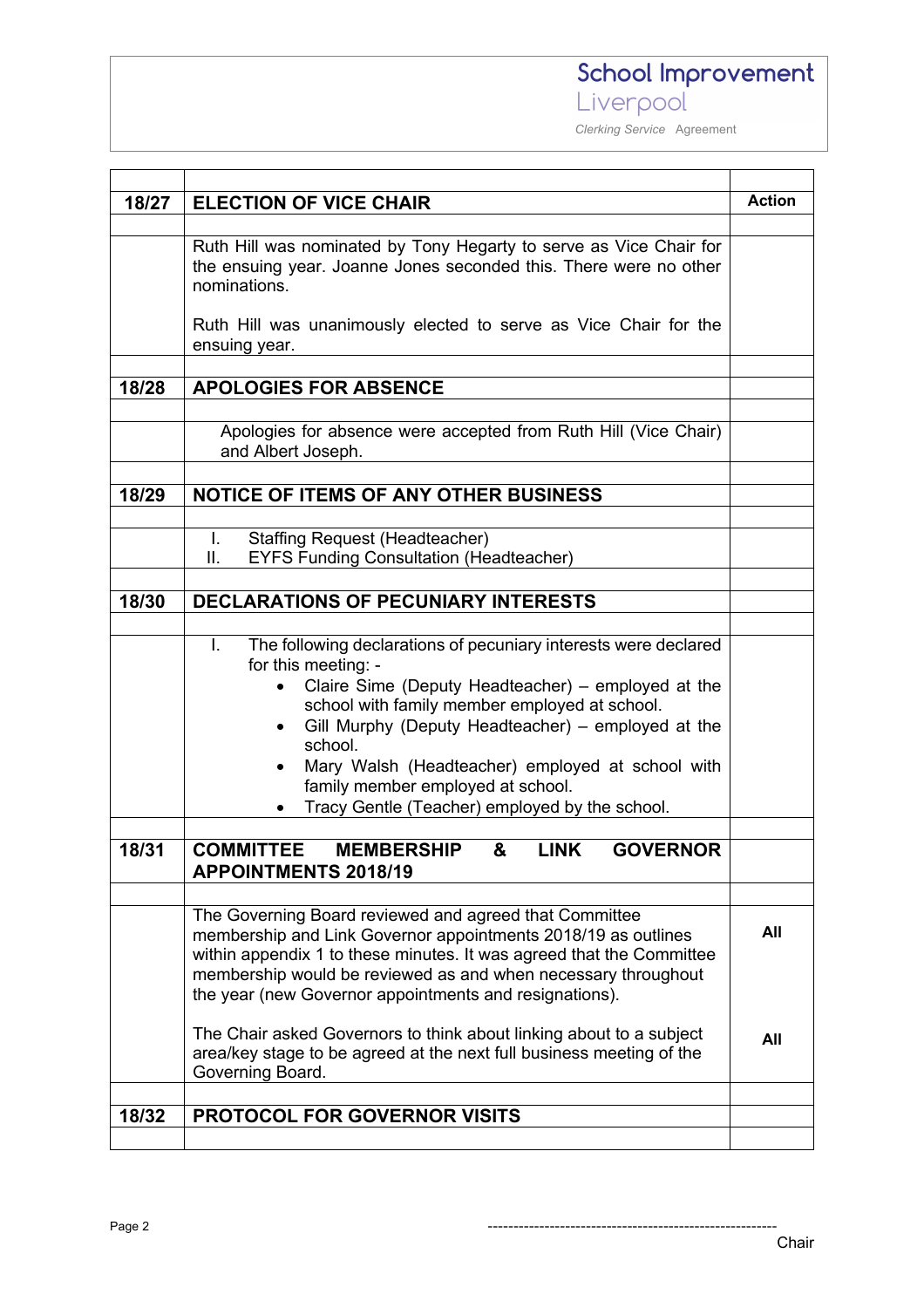*Clerking Service* Agreement

|       | It was noted that changes had been made to the protocol for Governor<br>visits at the recent Pastoral Committee meeting. The Headteacher                                                                                                                                                                                                                                                                                                                                        |    |  |
|-------|---------------------------------------------------------------------------------------------------------------------------------------------------------------------------------------------------------------------------------------------------------------------------------------------------------------------------------------------------------------------------------------------------------------------------------------------------------------------------------|----|--|
|       | agreed to circulate the revised version to Governors.                                                                                                                                                                                                                                                                                                                                                                                                                           |    |  |
|       | The Chair emphasised the importance of Governor visits to school and<br>producing evidence of their visits. He reminded Governors that they<br>were not visiting school to make judgements on staff and referred them<br>to the protocol for visits.                                                                                                                                                                                                                            |    |  |
|       | The Governing Board formally resolved to approve and adopt the new<br>protocol as agreed at the Pastoral Committee meeting held on 6<br>November 2018                                                                                                                                                                                                                                                                                                                           |    |  |
|       |                                                                                                                                                                                                                                                                                                                                                                                                                                                                                 |    |  |
| 18/33 | MINUTES OF THE PREVIOUS MEETING HELD ON 14 JUNE<br>2018                                                                                                                                                                                                                                                                                                                                                                                                                         |    |  |
|       |                                                                                                                                                                                                                                                                                                                                                                                                                                                                                 |    |  |
|       | The minutes of the previous meeting held on 14 June 2018 had been<br>circulated prior to the meeting for consideration by the Governing<br>Board.                                                                                                                                                                                                                                                                                                                               |    |  |
|       | L.<br>Accuracy                                                                                                                                                                                                                                                                                                                                                                                                                                                                  |    |  |
|       | The minutes of the previous meeting were agreed as a true<br>subject to the following amendment: -                                                                                                                                                                                                                                                                                                                                                                              |    |  |
|       | a) Page 2 Minute 18/18 Declarations of Pecuniary<br><b>Interests</b>                                                                                                                                                                                                                                                                                                                                                                                                            |    |  |
|       | To include: Tracy Gentle (Teacher) employed by the<br>school.                                                                                                                                                                                                                                                                                                                                                                                                                   |    |  |
|       | The minutes were then signed by the Chair                                                                                                                                                                                                                                                                                                                                                                                                                                       |    |  |
|       | Ш.<br><b>Matters Arising</b>                                                                                                                                                                                                                                                                                                                                                                                                                                                    |    |  |
|       | a) Page 7 Minute 18/20 (v) Building Projects                                                                                                                                                                                                                                                                                                                                                                                                                                    |    |  |
|       | Governor challenge: A Governor asked whether all building<br>works had been completed.<br>Response: The Headteacher reported that there were still<br>some major snagging issues being addressed. Also, the<br>planned work for the toilet block on the first floor would not be<br>happening (not scheduled for work anymore). The Chair<br>reported that he had been trying to contact Chris Williams<br>about this. He agreed to keep Governors informed of<br>developments. | AH |  |
| 18/34 | <b>COMMITTEE REPORTS</b>                                                                                                                                                                                                                                                                                                                                                                                                                                                        |    |  |
|       |                                                                                                                                                                                                                                                                                                                                                                                                                                                                                 |    |  |
|       | Resources Committee - 27 September 2018<br>L.                                                                                                                                                                                                                                                                                                                                                                                                                                   |    |  |

Chair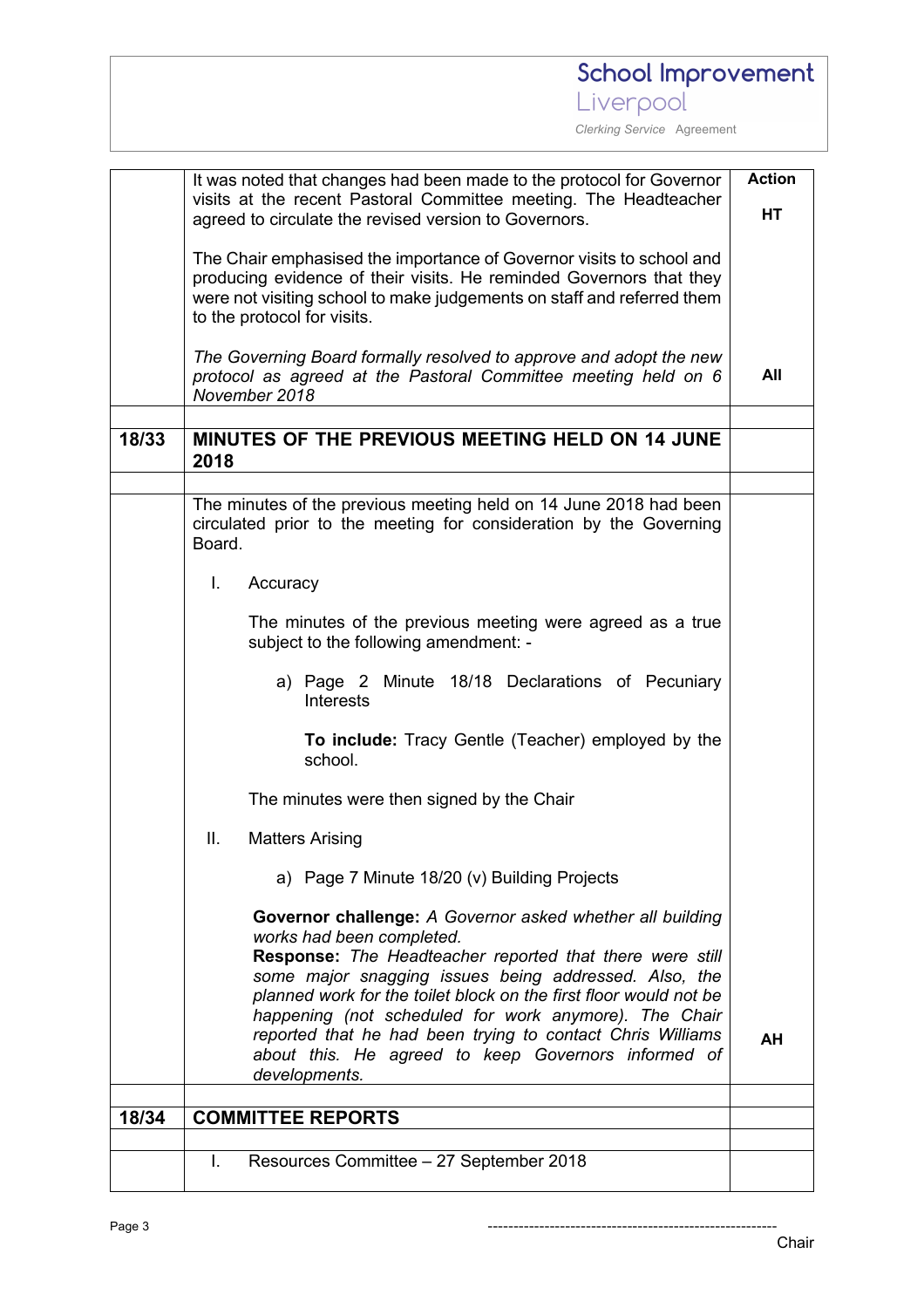# School Improvement

Liverpool

| The minutes of the Resources Committee meeting held on 27<br>September 2018 had been circulated in advance of the<br>meeting. The Chair provided feedback from the meeting.<br>Arising: -<br>a) The budget (Form 1) had been reviewed. A significant<br>deficit was projected for year 3 (2020/21).<br>b) The main costs within the budget related to staffing<br>(90/91% of overall budget). It was felt that this had been<br>due to supply costs. The Chair commented that this was<br>too high to maintain moving forward.<br>The committee had felt that three year projections were<br>not accurate as they were based on financial predictions<br>that nobody had any accuracy about. The LSFM had<br>notified the Chair/Headteacher of the possible need to<br>produce a budget deficit plan at a point in the future. The<br>Chair suggested that the year 3 projections would be<br>similar across all Liverpool schools. He had asked the<br>Headteacher to pursue this at LPHA and Schools Forum<br>meetings.<br>The Headteacher reported that Liz van der Waal (Chair<br>LPHA) had addressed this at the Schools Forum<br>meeting today. All Liverpool Primary schools had<br>projected budget deficits in year 3. It was agreed that<br>individual schools would not produce budget deficit<br>plans (at this point) and the situation would be raised at<br>LPHA when the LSFM would provide further information<br>on behalf of the LA.<br>The Chair recommended waiting for a response from<br>the LA before taking any action. He suggested the need<br>to be robust and ensure that every vacancy was | <b>Action</b> |
|--------------------------------------------------------------------------------------------------------------------------------------------------------------------------------------------------------------------------------------------------------------------------------------------------------------------------------------------------------------------------------------------------------------------------------------------------------------------------------------------------------------------------------------------------------------------------------------------------------------------------------------------------------------------------------------------------------------------------------------------------------------------------------------------------------------------------------------------------------------------------------------------------------------------------------------------------------------------------------------------------------------------------------------------------------------------------------------------------------------------------------------------------------------------------------------------------------------------------------------------------------------------------------------------------------------------------------------------------------------------------------------------------------------------------------------------------------------------------------------------------------------------------------------------------------------------------------------------------------------------------|---------------|
| Governor challenge: A Governor asked whether this was a<br>national issue for schools.<br>Response: The Headteacher explained that this was a<br>national issue. However, 20% of cities had come out badly as<br>a result of changes to the funding formulas for schools.<br>Liverpool was one such city.<br>c) The Committee had looked at the building works<br>programme. The Chair was chasing Chris Williams<br>(Archdiocese) regarding outstanding work and other<br>issues.                                                                                                                                                                                                                                                                                                                                                                                                                                                                                                                                                                                                                                                                                                                                                                                                                                                                                                                                                                                                                                                                                                                                       |               |
| Pay Review Committee - 16 October 2018<br>Ш.                                                                                                                                                                                                                                                                                                                                                                                                                                                                                                                                                                                                                                                                                                                                                                                                                                                                                                                                                                                                                                                                                                                                                                                                                                                                                                                                                                                                                                                                                                                                                                             |               |
| The Chair reported that the Pay Review Committee had met on<br>16<br>October 2018 to consider recommendations<br>(with<br>supporting evidence) presented by the Headteacher. The Pay<br>Review Committee had discharged its duties as set out within<br>the Teacher Pay Policy 2018.                                                                                                                                                                                                                                                                                                                                                                                                                                                                                                                                                                                                                                                                                                                                                                                                                                                                                                                                                                                                                                                                                                                                                                                                                                                                                                                                     |               |
| Pastoral Committee - 6 November 2018<br>III.                                                                                                                                                                                                                                                                                                                                                                                                                                                                                                                                                                                                                                                                                                                                                                                                                                                                                                                                                                                                                                                                                                                                                                                                                                                                                                                                                                                                                                                                                                                                                                             |               |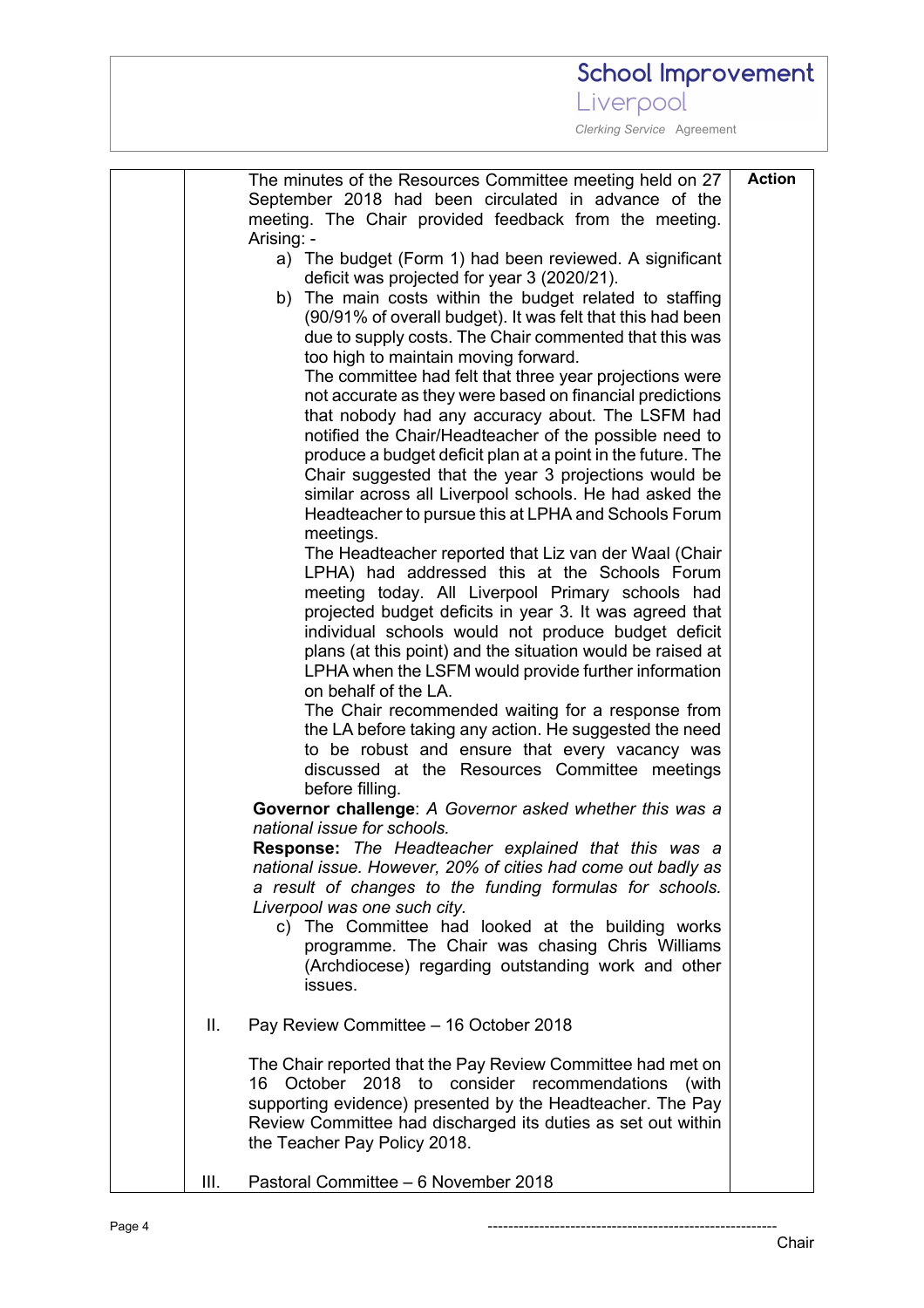# School Improvement

Liverpool

|       | The minutes of the Pastoral Committee meeting held on 6<br>November 2018 had been circulated in advance of the meeting.<br>Tony Hegarty provided feedback from the meeting. Arising: -<br>a) The RE report was considered by Governors.<br>b) The Safeguarding report and termly data were<br>considered by Governors.<br>c) The SEND report was considered by Governors. It was<br>noted that the infant SENco was off work on long term<br>bereavement absence. Cover in the form of DHT and<br>bought in supply was in place to keep on top of work.<br>d) The Attendance report was considered by Governors.<br>Governors congratulated staff and pupils for achieving<br>96.7% attendance. This was welcomed by Inspectors<br>during the recent OfSTED Inspection as it now meant<br>St Oswald's attendance was above national average.<br>IV.<br>Standards & Curriculum Committee -11 October 2018<br>The minutes of the Standards and Curriculum Committee<br>meeting held on 11 October 2018 were considered by the<br>Governing Board. Arising from the minutes: -<br>a) The meeting had focussed on feedback from the recent<br>OfSTED inspection.<br>b) The Headteacher had received an invitation to include<br>information on the school in the Parliamentary Review<br>Book for a fee of £3,000. The Committee had declined<br>the information. The Governing Board supported this | <b>Action</b> |
|-------|--------------------------------------------------------------------------------------------------------------------------------------------------------------------------------------------------------------------------------------------------------------------------------------------------------------------------------------------------------------------------------------------------------------------------------------------------------------------------------------------------------------------------------------------------------------------------------------------------------------------------------------------------------------------------------------------------------------------------------------------------------------------------------------------------------------------------------------------------------------------------------------------------------------------------------------------------------------------------------------------------------------------------------------------------------------------------------------------------------------------------------------------------------------------------------------------------------------------------------------------------------------------------------------------------------------------------------------------------------------------------------------------------|---------------|
|       | decision.<br>c) An update on Curriculum Development had been                                                                                                                                                                                                                                                                                                                                                                                                                                                                                                                                                                                                                                                                                                                                                                                                                                                                                                                                                                                                                                                                                                                                                                                                                                                                                                                                     |               |
|       | presented to the committee.                                                                                                                                                                                                                                                                                                                                                                                                                                                                                                                                                                                                                                                                                                                                                                                                                                                                                                                                                                                                                                                                                                                                                                                                                                                                                                                                                                      |               |
| 18/35 | <b>OfSTED INSPECTION REPORT</b>                                                                                                                                                                                                                                                                                                                                                                                                                                                                                                                                                                                                                                                                                                                                                                                                                                                                                                                                                                                                                                                                                                                                                                                                                                                                                                                                                                  |               |
|       |                                                                                                                                                                                                                                                                                                                                                                                                                                                                                                                                                                                                                                                                                                                                                                                                                                                                                                                                                                                                                                                                                                                                                                                                                                                                                                                                                                                                  |               |
|       | See confidential extracts to these minutes.                                                                                                                                                                                                                                                                                                                                                                                                                                                                                                                                                                                                                                                                                                                                                                                                                                                                                                                                                                                                                                                                                                                                                                                                                                                                                                                                                      |               |
|       |                                                                                                                                                                                                                                                                                                                                                                                                                                                                                                                                                                                                                                                                                                                                                                                                                                                                                                                                                                                                                                                                                                                                                                                                                                                                                                                                                                                                  |               |
| 18/36 | <b>HEADTEACHER'S REPORT</b>                                                                                                                                                                                                                                                                                                                                                                                                                                                                                                                                                                                                                                                                                                                                                                                                                                                                                                                                                                                                                                                                                                                                                                                                                                                                                                                                                                      |               |
|       |                                                                                                                                                                                                                                                                                                                                                                                                                                                                                                                                                                                                                                                                                                                                                                                                                                                                                                                                                                                                                                                                                                                                                                                                                                                                                                                                                                                                  |               |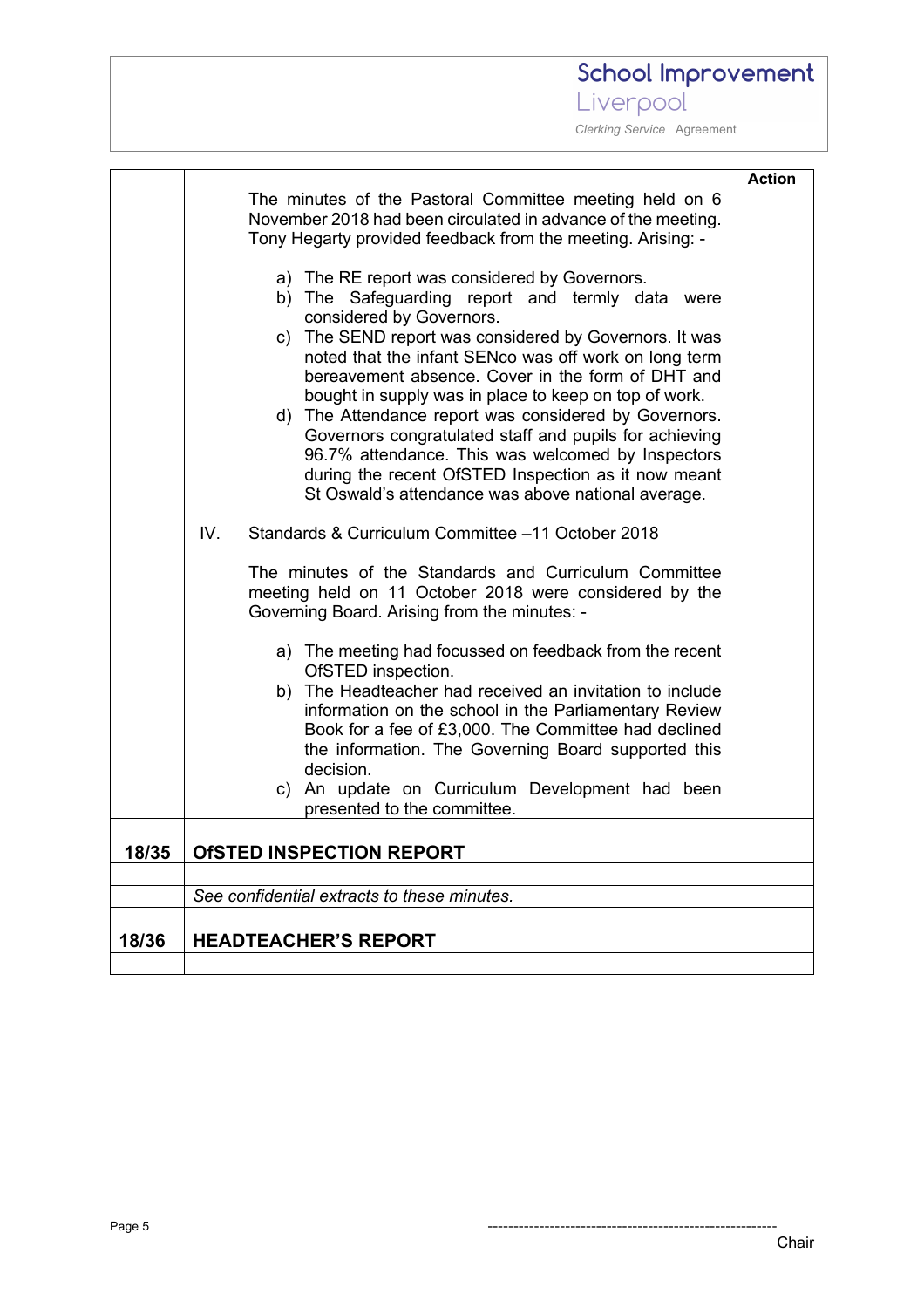| <b>Action</b><br>The Headteacher reported on the organisation and activities within the |                                                                                                                           |  |  |
|-----------------------------------------------------------------------------------------|---------------------------------------------------------------------------------------------------------------------------|--|--|
| school since the last full business meeting of the Governing Board. Her                 |                                                                                                                           |  |  |
|                                                                                         | report had been circulated prior to the meeting. Arising from the report:                                                 |  |  |
|                                                                                         |                                                                                                                           |  |  |
| I.                                                                                      | Numbers on Roll                                                                                                           |  |  |
|                                                                                         | a) There were currently 628 pupils on roll. 47 pupils had joined                                                          |  |  |
|                                                                                         | since the start of the autumn term. Nine pupils had left since                                                            |  |  |
|                                                                                         | the start of the autumn term.<br>Governor challenge: A Governor asked why so many pupils                                  |  |  |
|                                                                                         | had joined since the start of term.                                                                                       |  |  |
|                                                                                         | <b>Response:</b> The Headteacher felt that this was down to the                                                           |  |  |
|                                                                                         | good reputation of the school within the community, particularly                                                          |  |  |
|                                                                                         | SEND support and support for disadvantaged families.                                                                      |  |  |
|                                                                                         | b) Governors reviewed the breakdown of pupils by group                                                                    |  |  |
| Ш.                                                                                      | (ethnicity, FSM, SEND, etc).<br>SEND (report previously circulated)                                                       |  |  |
|                                                                                         | Governors reviewed the breakdown of SEND/CLA/EAL pupils.                                                                  |  |  |
|                                                                                         | Arising: -                                                                                                                |  |  |
|                                                                                         | a) There were currently 105 pupils on the SEND register. The                                                              |  |  |
|                                                                                         | Headteacher expressed concern around external support                                                                     |  |  |
|                                                                                         | for SEND pupils. Less funding was now available and<br>higher needs top up funding was never enough to meet the           |  |  |
|                                                                                         | needs of pupils and so the school would have to bridge the                                                                |  |  |
|                                                                                         | financial gap from the school budget.                                                                                     |  |  |
|                                                                                         | She explained that the LA proposed top slicing 0.25% from                                                                 |  |  |
|                                                                                         | schools' budgets and create a higher needs central funding                                                                |  |  |
|                                                                                         | pot for delegation to special schools. However, this meant<br>that schools would get less in their budget and so were not |  |  |
|                                                                                         | receiving any further financial support in real terms. This                                                               |  |  |
|                                                                                         | would obviously have a knock on effect if school had less to                                                              |  |  |
|                                                                                         | spend on lower priority SEND needs.                                                                                       |  |  |
|                                                                                         | LPHA had supported this proposal as the City Council was                                                                  |  |  |
|                                                                                         | receiving less delegated funding from the Government. The                                                                 |  |  |
|                                                                                         | Headteacher disagreed with this approach. She explained<br>that consortia funding was reducing year on year. She          |  |  |
|                                                                                         | stressed that SEND pupils were being let down by the                                                                      |  |  |
|                                                                                         | system but acknowledged that she understood the issue in                                                                  |  |  |
|                                                                                         | Liverpool had been created as a direct result of government                                                               |  |  |
|                                                                                         | cuts.                                                                                                                     |  |  |
|                                                                                         | The Headteacher reported that the husband of the SENco<br>had recently passed away. Work was being covered in-            |  |  |
|                                                                                         | house. A Supply Teacher had been recruited on one day                                                                     |  |  |
|                                                                                         | per week to help with paperwork. Governors expressed                                                                      |  |  |
|                                                                                         | their sadness.                                                                                                            |  |  |
|                                                                                         | b) Children Looked After Report (previously circulated).<br>Arising: -                                                    |  |  |
|                                                                                         | There were currently five CLA on roll in the school.                                                                      |  |  |
|                                                                                         | CLA tracking was carried out once per term.                                                                               |  |  |
|                                                                                         | Regular meetings were held with the pupils and their<br>٠                                                                 |  |  |
|                                                                                         | Carers.                                                                                                                   |  |  |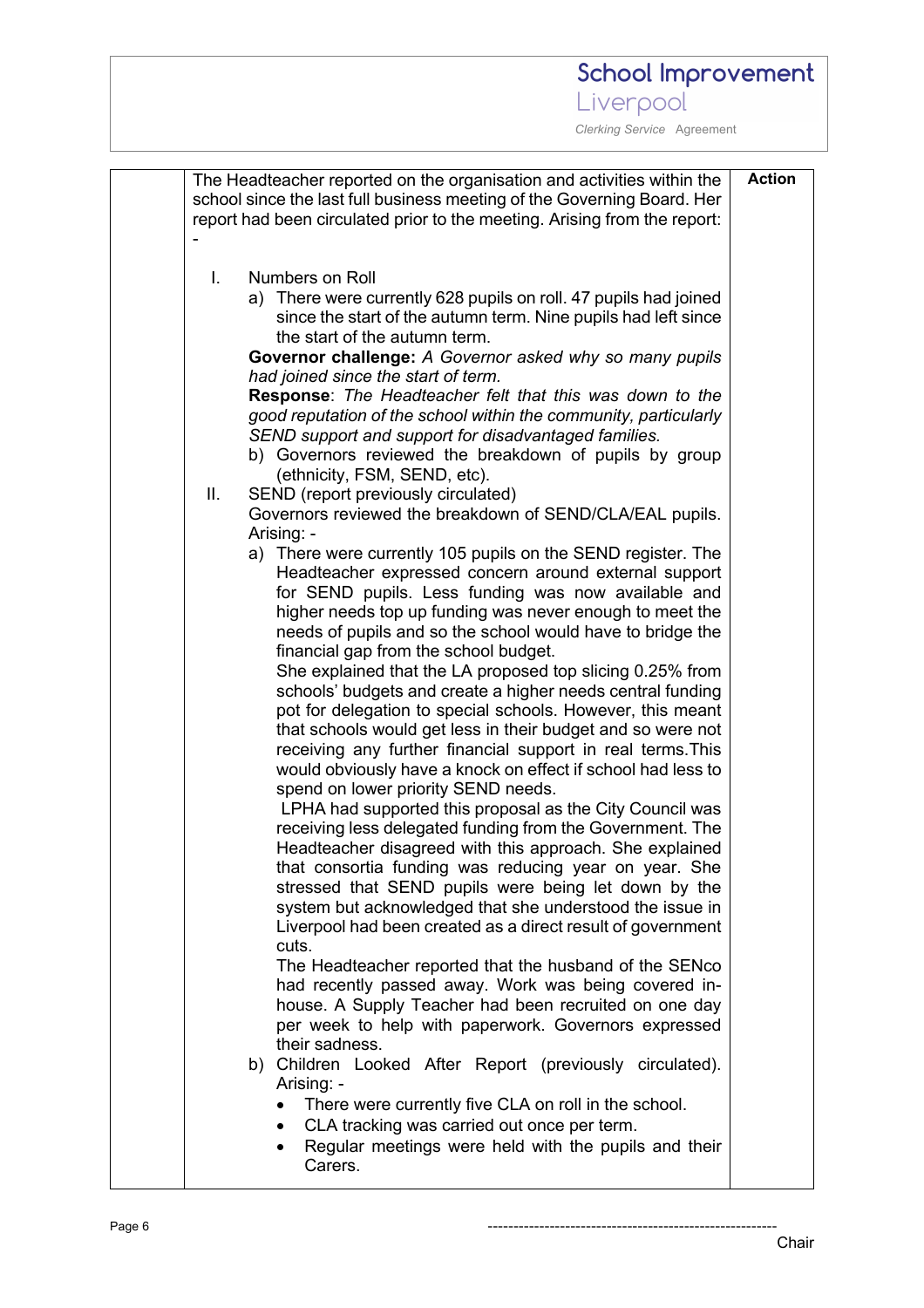| School Improvement                                                                                                                                                                                                                                                                                                                                                                                                                                                                                                                                                                                                                                                                                                                                                             |               |
|--------------------------------------------------------------------------------------------------------------------------------------------------------------------------------------------------------------------------------------------------------------------------------------------------------------------------------------------------------------------------------------------------------------------------------------------------------------------------------------------------------------------------------------------------------------------------------------------------------------------------------------------------------------------------------------------------------------------------------------------------------------------------------|---------------|
| Liverpool                                                                                                                                                                                                                                                                                                                                                                                                                                                                                                                                                                                                                                                                                                                                                                      |               |
| Clerking Service Agreement                                                                                                                                                                                                                                                                                                                                                                                                                                                                                                                                                                                                                                                                                                                                                     |               |
| Joanne Jones (SEND Link Governor) had been into<br>$\bullet$<br>school to look at all aspects of SEND provision within<br>the school.<br>The school was currently working with the ADHD<br>Foundation and awarded the "Partnership Working<br>Recognition Award".<br>III.<br>The Pupil Premium Report (autumn) had been circulated prior<br>to the meeting and was considered by Governors. Arising: -<br>The Lending Library was being rolled out in Y1. The Chair<br>a)<br>was extremely pleased with this as it provided focus for                                                                                                                                                                                                                                          | <b>Action</b> |
| Early Years with, Talk, Play and Read.<br>The Pupil Premium Strategy and Impact Report were<br>b)<br>posted on the school website.<br>Funding was being used to focus emotional wellness.<br>C)<br>A Swap Shop had been set up for parents. Governors were<br>d)<br>invited to attend.<br>The school was currently reviewing interventions to ensure<br>e)<br>impact.                                                                                                                                                                                                                                                                                                                                                                                                          |               |
| The Pupil Premium budget had been reviewed (Deputy<br>f<br>Headteacher, School Business Manager and Admin<br>Officer) to ensure sound financial planning. The School<br>Business Manger reported that that the school was<br>targeting families and highlighting benefits available to<br>them which in turn would qualify them for Pupil Premium<br>finding.<br>IV.<br><b>PE/Sports Funding</b>                                                                                                                                                                                                                                                                                                                                                                               |               |
| Governors reviewed the breakdown of PE/Sports Funding<br>Report (autumn 2018). Arising: -<br>a) The Strategy and report were posted on the school<br>website.<br>b) The<br>school was participating in as<br>many<br>competitions as possible.<br>c) More Balancability Bikes had been purchased as<br>this was proving extremely popular with pupils.<br>Funding had been used to create cycle racks for<br>storing bikes, these would be installed after<br>Christmas.<br>Governor challenge: A Governor asked whether the<br>school had taken advantage of the possibility for the<br>LSSP Apprenticeship scheme. Mr Flood felt this might<br>be a good opportunity to receive PE support at a<br>cheaper rate.<br><b>Response:</b> Gill Murphy (Deputy Headteacher) agreed | <b>GM</b>     |
| to look into this.<br>V.<br><b>Building Projects</b><br>a) The new build programme was not yet completed.<br>There were still a lot of snagging issues being<br>addressed. These included problems with ventilation.<br>Work was being completed on a rolling programme.                                                                                                                                                                                                                                                                                                                                                                                                                                                                                                       |               |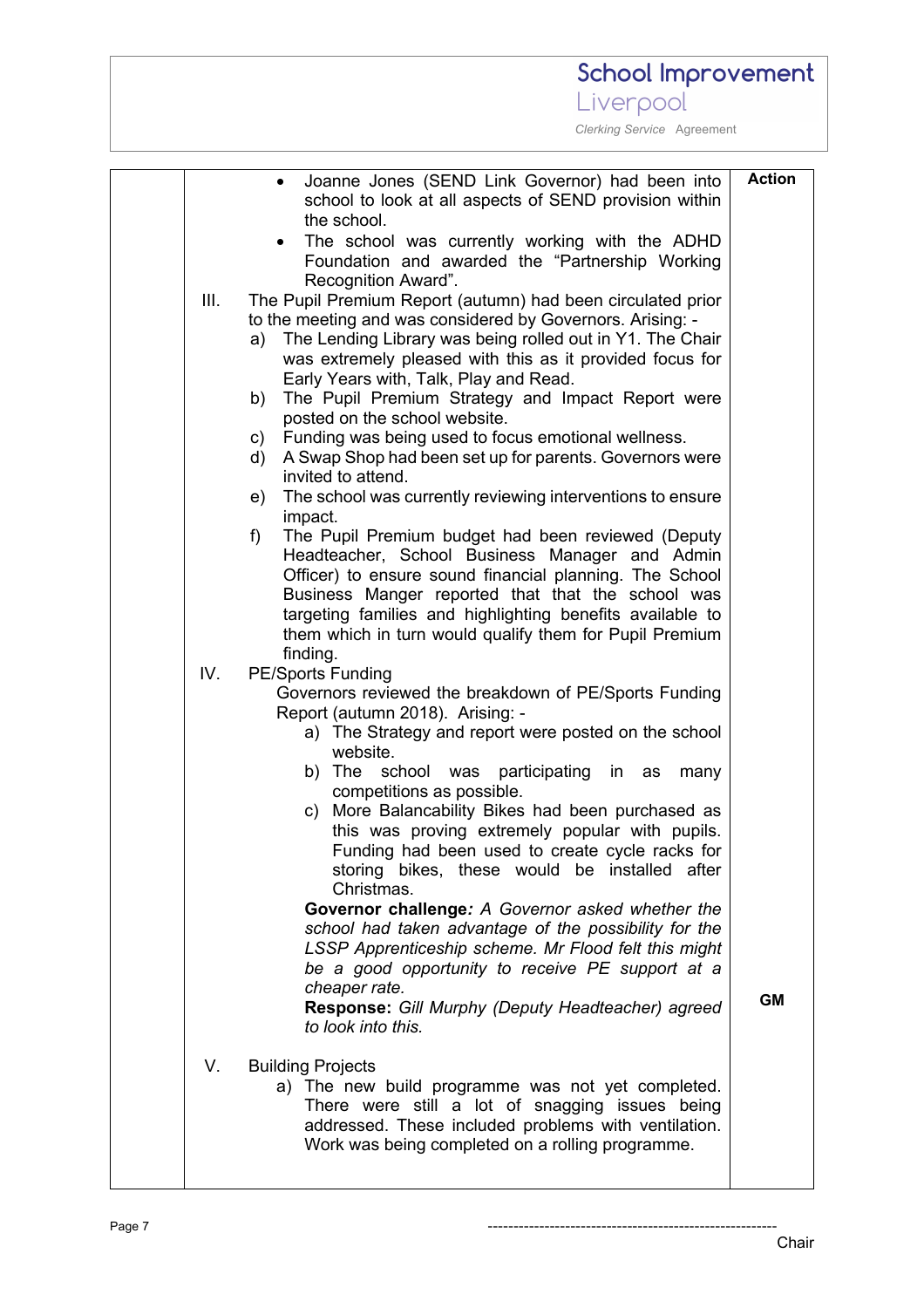#### **School Improvement** Liverpool  *Clerking Service* Agreement **Action**b) Miss Kerwin had moved into her new, large classroom. Teacher and pupils were very pleased with the new classroom. c) Assemblies had been held in the new hall and leadership were really pleased to finally have some access to the outside. d) The school was still waiting to hear from the Archdiocese regarding phase 2 of the building programme . VI. Staffing a) Governors reviewed the staffing structure as set out within the Headteacher's report. b) Governors considered the breakdown of staff roles and responsibilities (circulated in advance of the meeting). c) Governors reviewed the breakdown of staff sickness as set out within the Headteacher's report. The Headteacher reported that absence was having an impact on teaching and learning. d) Two staff had suffered family bereavements. Governors expressed their condolences to the staff in question and their families. e) Mrs Hughes (Y5) had given birth to a baby girl. Three other Teachers would be going on maternity leave at a point in the future. f) The Headteacher recorded her thanks to all staff for their tremendous hard work and dedication. g) The breakdown of CP/Staff Development undertaken was considered by Governors. VII. School Improvement Plan a) It was noted that the School Improvement Plan (2018/19) had been considered in detail at the Standards and Curriculum Committee meeting (11 October 2018). b) The action plan arising from the recent OfSTED inspection would be presented to the next meeting of the Curriculum and Standards Committee. c) The monitoring process was on-going. VIII. Performance Management a) Performance management pay awards had been presented to the Pay Review Committee and approved IX. Safeguarding/Child Protection a) Staff were up to date with all safeguarding training. b) The LA 175 Safeguarding Audit was up to date with no outstanding actions. c) Governors reviewed the breakdown of termly safeguarding data as set out within the Headteacher's report. d) All Governors had received the updated version of Keeping Children Safe in Education. The Headteacher stressed that Governors should be familiar with the contents of the document and particularly annexe 1.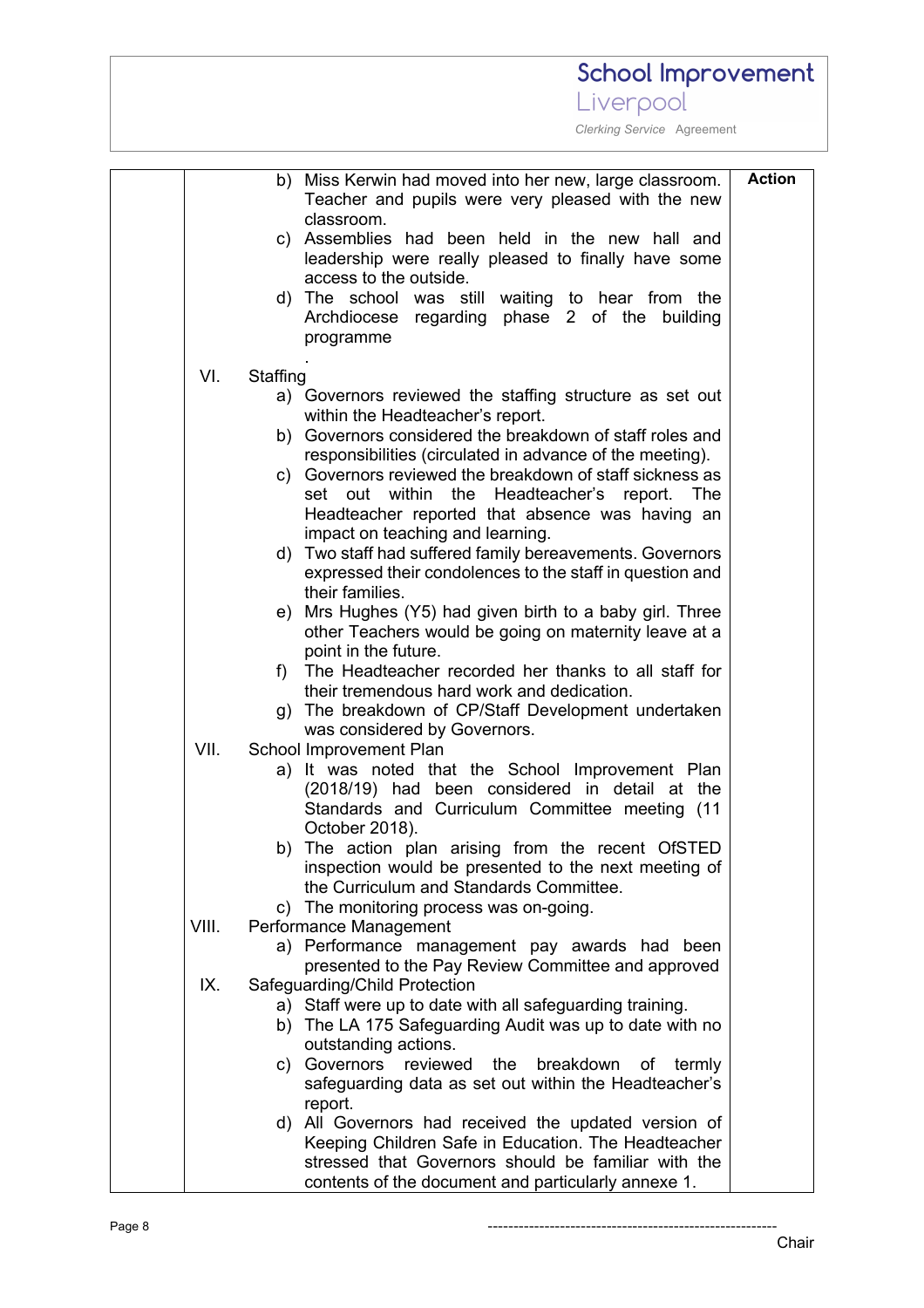# School Improvement

Liverpool

|       | LSIP Report (previously circulated)<br>Х.                                                                                                                                                                                                                              | <b>Action</b>     |  |
|-------|------------------------------------------------------------------------------------------------------------------------------------------------------------------------------------------------------------------------------------------------------------------------|-------------------|--|
|       | a) Targets were challenging.                                                                                                                                                                                                                                           |                   |  |
|       | b) Steph Wells (LSIP) was working with the school (Deputy<br>Headteachers) on developing the curriculum.                                                                                                                                                               |                   |  |
|       | c) The school had purchased many bought in professional                                                                                                                                                                                                                |                   |  |
|       | services to support curriculum enrichment.                                                                                                                                                                                                                             |                   |  |
|       | XI.<br><b>Extra-Curricular Activities</b>                                                                                                                                                                                                                              |                   |  |
|       | a) Governors noted the many extra-curricular activities<br>offered by the school.                                                                                                                                                                                      |                   |  |
|       |                                                                                                                                                                                                                                                                        |                   |  |
|       | It was noted that the Headteacher had applied to become a Local                                                                                                                                                                                                        |                   |  |
|       | Leader in Education (supported by the Chair) she had attended an<br>informal interview and had been successful. The role will involve a<br>maximum of 20 days out of school across the academic year. The<br>programme promoted sharing good practice between HTs. The |                   |  |
|       |                                                                                                                                                                                                                                                                        |                   |  |
|       |                                                                                                                                                                                                                                                                        |                   |  |
|       | Governing Board fully supported her application and congratulated her<br>on her success.                                                                                                                                                                               |                   |  |
|       |                                                                                                                                                                                                                                                                        |                   |  |
|       | The Chair (on behalf of the Governing Board) thanked the Head                                                                                                                                                                                                          |                   |  |
|       | Teacher for her report and all staff for their continued hard work.                                                                                                                                                                                                    |                   |  |
| 18/37 | <b>EXECUTIVE DIRECTOR'S ITEMS - AUTUMN 2018</b>                                                                                                                                                                                                                        |                   |  |
|       |                                                                                                                                                                                                                                                                        |                   |  |
|       | Governors reviewed the Executive Director's Items (autumn 2018): -                                                                                                                                                                                                     |                   |  |
|       |                                                                                                                                                                                                                                                                        |                   |  |
|       | <b>Safeguarding Update</b><br>Τ.                                                                                                                                                                                                                                       |                   |  |
|       | Ш.<br>Liverpool Learning Partnership Update                                                                                                                                                                                                                            |                   |  |
|       | III.<br>Liverpool Safeguarding Children Board (LSCB) Multi Agency                                                                                                                                                                                                      |                   |  |
|       | Training - Working Together                                                                                                                                                                                                                                            |                   |  |
|       | IV.<br>GovernorHub                                                                                                                                                                                                                                                     |                   |  |
|       | The asked the Headteacher and School Business Manager to                                                                                                                                                                                                               |                   |  |
|       | look into buying into the GovernorHub SLA with a view to                                                                                                                                                                                                               |                   |  |
|       | sending/storing information on Governors meetings, Calendar                                                                                                                                                                                                            | HT/<br><b>SBM</b> |  |
|       | of Events, Notice Board etc. (Terry Brown, Governor Services<br>Team; 0151 233 3939)                                                                                                                                                                                   |                   |  |
|       |                                                                                                                                                                                                                                                                        |                   |  |
| 18/38 | <b>CORRESPONDENCE</b>                                                                                                                                                                                                                                                  |                   |  |
|       |                                                                                                                                                                                                                                                                        |                   |  |
|       | None this cycle.                                                                                                                                                                                                                                                       |                   |  |
| 18/39 | <b>ANY OTHER BUSINESS</b>                                                                                                                                                                                                                                              |                   |  |
|       |                                                                                                                                                                                                                                                                        |                   |  |
|       | The Headteacher shared the Archdiocese Admissions Policy<br>L.                                                                                                                                                                                                         |                   |  |
|       | 2020/21 for adoption by schools. It was noted that there were                                                                                                                                                                                                          |                   |  |
|       | only two proposed changes: -<br>Closing date: Clarified deadline.                                                                                                                                                                                                      |                   |  |
|       | Deferred entry: Wording changed (read out by the<br>$\bullet$                                                                                                                                                                                                          |                   |  |
|       | Headteacher).                                                                                                                                                                                                                                                          |                   |  |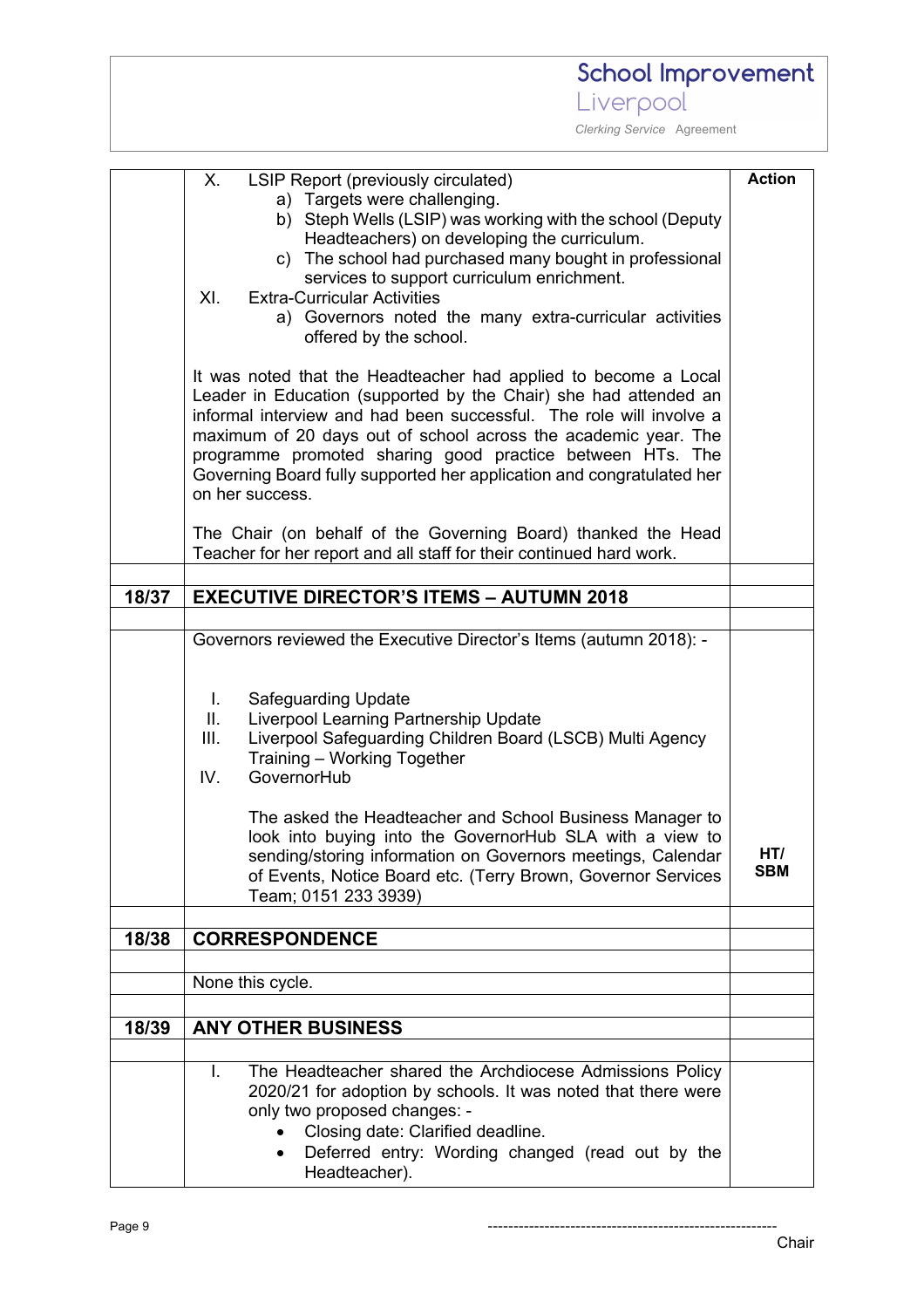### Liverpool  *Clerking Service* Agreement **Action** Governors discussed the proposed changes and agreed that the school would discuss individual requests to defer entry (previously as late as Y1). *The Governing Board formally resolved to approve and adopt*  **All** *the Archdiocese Admissions Policy 2020/21 as outlined.* II. The Headteacher confirmed that the end of year Calendar of Events was posted on the school website. III. The Headteacher reported that she had received a request from a member of the Support Staff requesting two days leave at the start of September 2019 (Friday and Monday) to attend a family wedding. She proposed making the time up across the term. *The Governing Board formally resolved to approve the request made by a member of the Support Staff to take two days leave (Friday and Monday) at the start of September 2019, making*  **All** *up that time across the term.* IV. The Headteacher reported that there were lengthy consultation discussions taking place with Liverpool Schools about EYFS funding. This school would lose £7,000 under the new arrangements. It was agreed that the Headteacher write (on behalf of the Governing Board) opposing the proposal. **18/40 DATES AND TIMES OF FUTURE MEETINGS Full Governing Board: Thursday 21 March 2019, 4.30 pm**

**School Improvement**